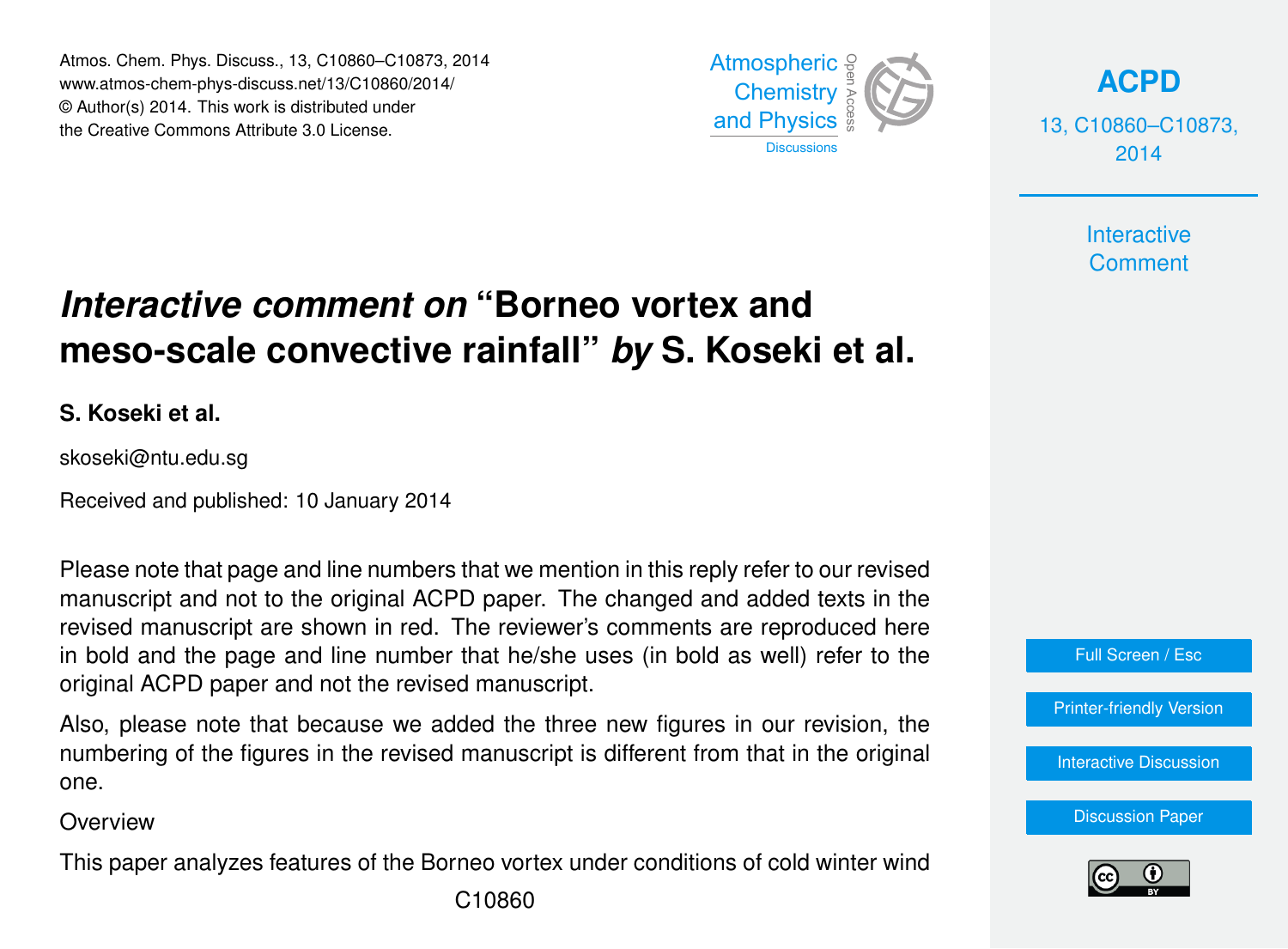surges. There are a number of errors both scientific and in the writing, and the paper should have been checked more carefully before submittal to peer review.

We greatly appreciate the reviewer#1 for his/her meaningful and constructive comments on our manuscript. As he/she points out, there are some errors and lack of explanation on certain scientific statements. We would like to apologize for some of these lapses. Following his/her comments, we have corrected and improved the revised manuscript and figure.

The vorticity analysis adds nicely to the current understanding of the Borneo vortex. Overall I suggest major revisions and a thorough checking over before an updated manuscript is re-submitted.

We are appreciative of the reviewer's encouragement and the opportunity to revise the manuscript.

Specific comments

1. 85 L11: Change in direction begins north of Eq., how have you concluded that the change in direction occurs because of Coriolis?

This is an interesting, classical feature of the low-level winter monsoon circulation in Southeast Asia. During boreal winter, the surface pressure is high over the Asian continent including the Indochinese peninsula and it decreases southeastward over the South China Sea. The downward gradient in pressure continues southward across the Maritime continent into the southern hemisphere tropics. In the climatology, about 5° or more away from the equator, much of the pressure-gradient force is balanced geostrophically by the Coriolis force on the low-level flow. As the Coriolis parameter in the South China Sea and in the Java Sea have opposite signs, the geostrophic flow is northeasterly and westerly respectively in these regions. In the narrow equatorial band within 5◦ of the equator, geostrophic balance is not dominant because the Coriolis parameter is small. So the flow tends to point down the pressure gradient resulting **[ACPD](http://www.atmos-chem-phys-discuss.net)**

13, C10860–C10873, 2014

> Interactive **Comment**

Full Screen / Esc

[Printer-friendly Version](http://www.atmos-chem-phys-discuss.net/13/C10860/2014/acpd-13-C10860-2014-print.pdf)

[Interactive Discussion](http://www.atmos-chem-phys-discuss.net/13/21079/2013/acpd-13-21079-2013-discussion.html)

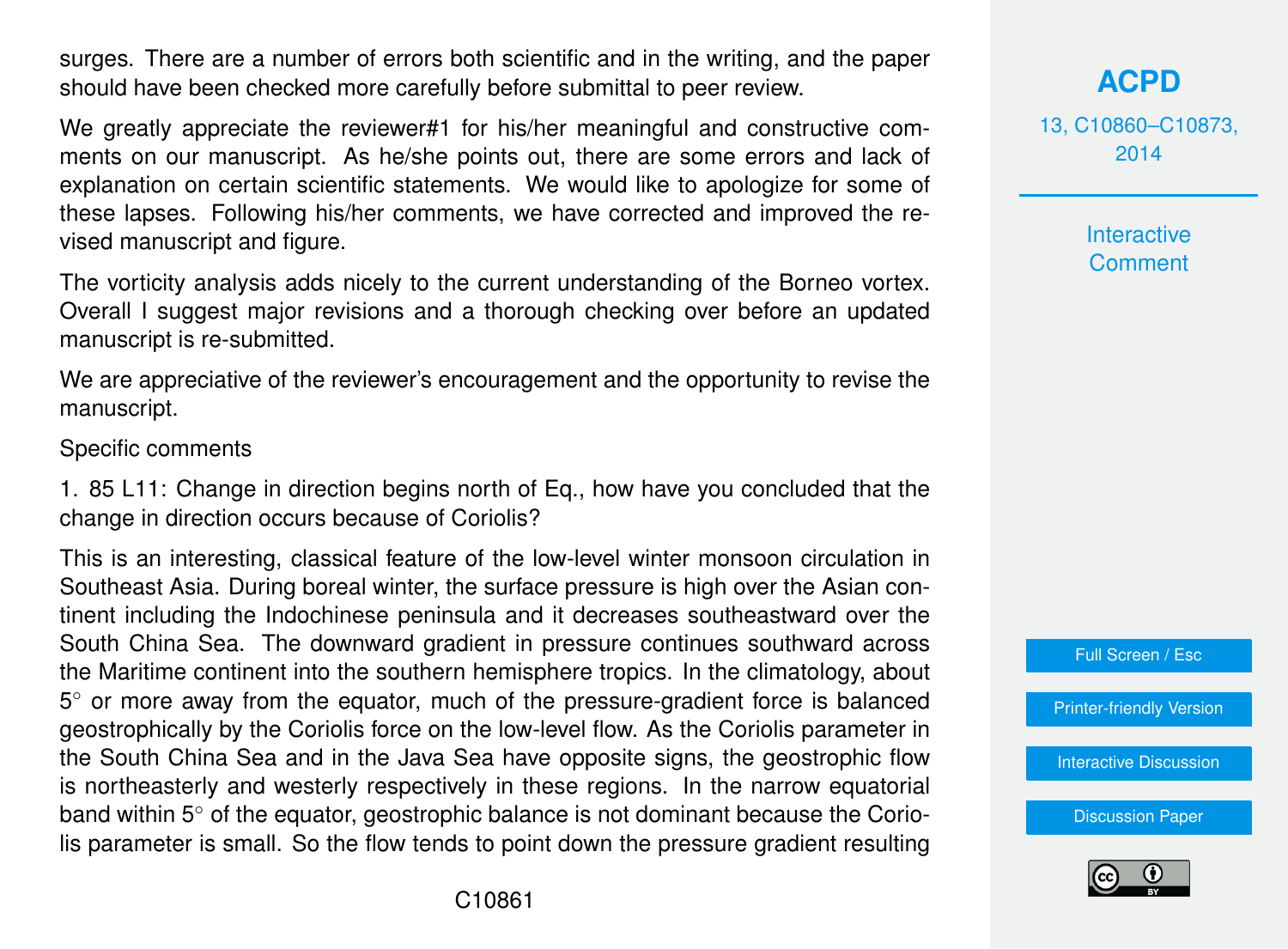in a strong southward component at the equator. Of course, the high terrain in central Borneo and west Sumatra are also important in modifying the local low-level flow. However, the root cause of the change in wind direction from the South China Sea to the Java Sea lies in the change in the sign of the Coriolis parameter (which necessarily implies a small Coriolis parameter near the equator since the Coriolis parameter is a continuous function of latitude).

The sentence in question is not main focus in this study and therefore, we have decided not to give such detailed explanation in the revised manuscript. However, we have revised the phrase "the direction of Coriolis force" to "the sign of Coriolis parameter" in order to be more precise. We thank the reviewer's question and appreciate the opportunity to explain.

2. 85 L 24: Explain why you are investigating isobaric divergence of absolute vorticity flux.

First of all, JRA25/JCDAS reanalysis data is provided mainly in pressure coordinate (cf. section 2). Thus the computation of the isobaric divergence of absolute vorticity flux is most direct and does not introduce interpolation error if any other coordinate is used. The other reason is the vorticity equation in height coordinate (which is analogous to equation (1) in pressure coordinate) contains the solenoid term caused by the mismatch of pressure and density gradients. This term is absent in pressure coordinate simplifying the analysis in pressure coordinate. This point had not been explained and, therefore, we have added the explanation in section 3. Please see Pages 9-10, lines 22-3.

3. 85: Section 3.2 is confusing and there is speculation rather than results being shown

As the reviewer points out, the analysis in section 3.2 should only be taken as a suggestion at this juncture in the paper. However, we consider that these flux analyses are important to establish the ambient conditions conductive for the meso- $\alpha$  scale Borneo vortex and associated rainfall to develop as a "response" to the cold surge. Therefore, 13, C10860–C10873, 2014

> **Interactive Comment**



[Printer-friendly Version](http://www.atmos-chem-phys-discuss.net/13/C10860/2014/acpd-13-C10860-2014-print.pdf)

[Interactive Discussion](http://www.atmos-chem-phys-discuss.net/13/21079/2013/acpd-13-21079-2013-discussion.html)

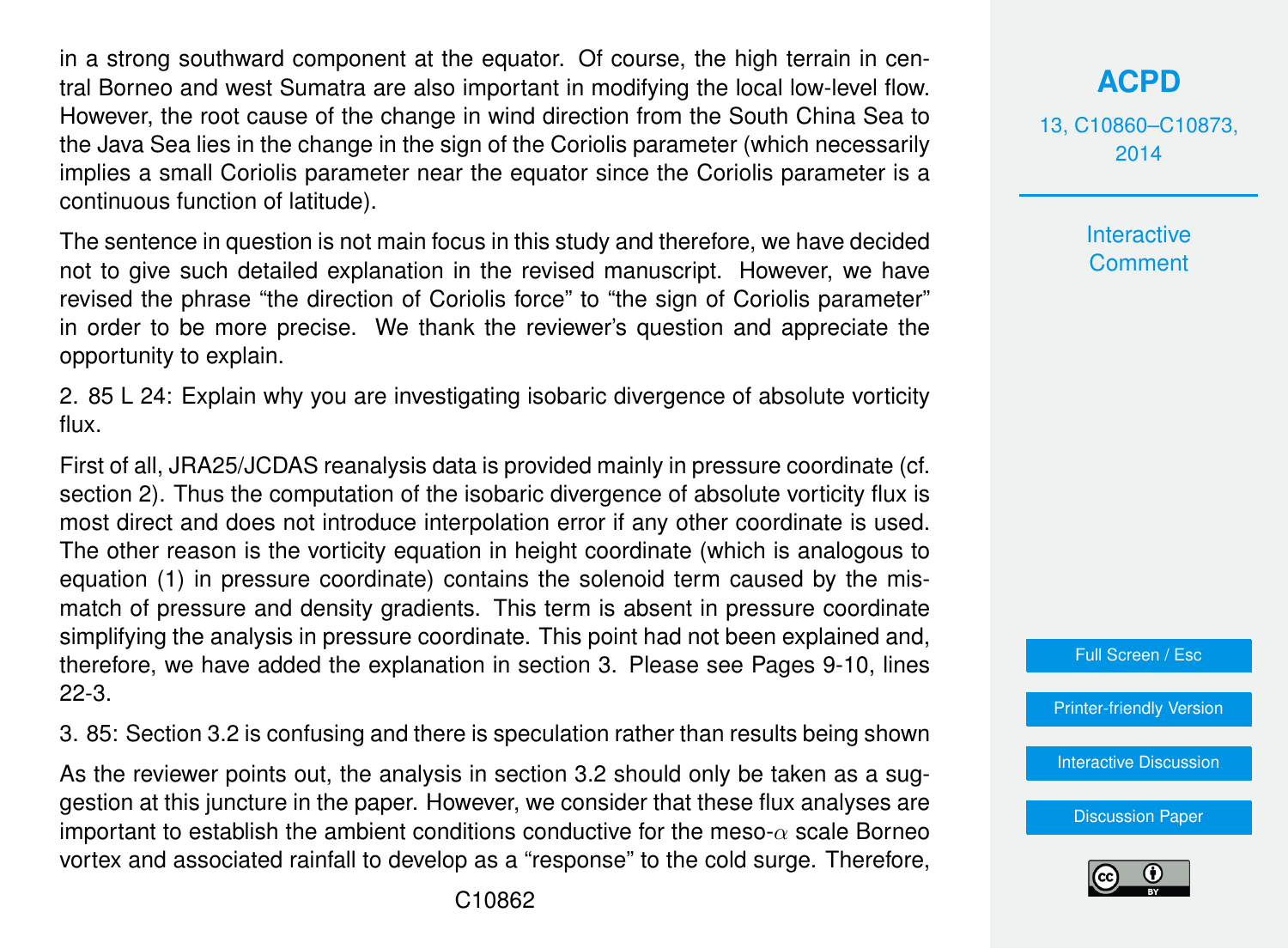we have revised the explanation in section 3.2 and made the explicit relation between 3.2 and section 5. Please see Page 11, lines 3-10 and Page 15, lines 3-5.

4. 86 L2: Fig 2c is a difference plot so does not show this.

This is our oversight. We replaced "shows" with "indicates" and clarified that it is the combination of Figs. 2a and 2c that gives us this idea. Please see page 10, line 6.

5. 86 L3: What convergence is being talked about here? This statement needs more explanation. Why does the enhanced vorticity transport lead to convergence? Could anything else be causing this convergence. Have you proven that this is the reason for this convergence?

We apologize for the confusion: the "convergence" should have been phrased more precisely as the "anomalous isobaric convergence of absolute vorticity flux" to avoid confounding it with "convergence of wind" as the single word "convergence" usually means. Therefore the "convergence" we actually mean is demonstrated clearly in Figs. 3a,c and is not a speculation. The patch of "anomalous isobaric convergence of absolute vorticity flux" we discuss here lies between Malay Peninsula and Borneo over the equatorial South China Sea (0◦N to 4◦N and 100◦E to 110◦E). We added the details of location and the words "anomalous" at appropriate junctures in the paragraph. Please see page 10 lines 6-13 and page 15, lines 3-5.

To clarify the reason why the anomalous isobaric convergence of absolute vorticity flux is generated around this region would possibly require another piece of research work. We shall refrain from making speculative replies here.

6. 86 L5 – 10: It is not explained why these features are important nor how they favour the generation of the Borneo Vortex.

This is related to reply to comment #3. When absolute vorticity flux converges anomalously in a region, the ambient absolute vorticity is raised and provides a stronger generation by vortex stretching. Thus, the growth of the cyclonic vorticity and formation **[ACPD](http://www.atmos-chem-phys-discuss.net)**

13, C10860–C10873, 2014

> **Interactive Comment**

Full Screen / Esc

[Printer-friendly Version](http://www.atmos-chem-phys-discuss.net/13/C10860/2014/acpd-13-C10860-2014-print.pdf)

[Interactive Discussion](http://www.atmos-chem-phys-discuss.net/13/21079/2013/acpd-13-21079-2013-discussion.html)

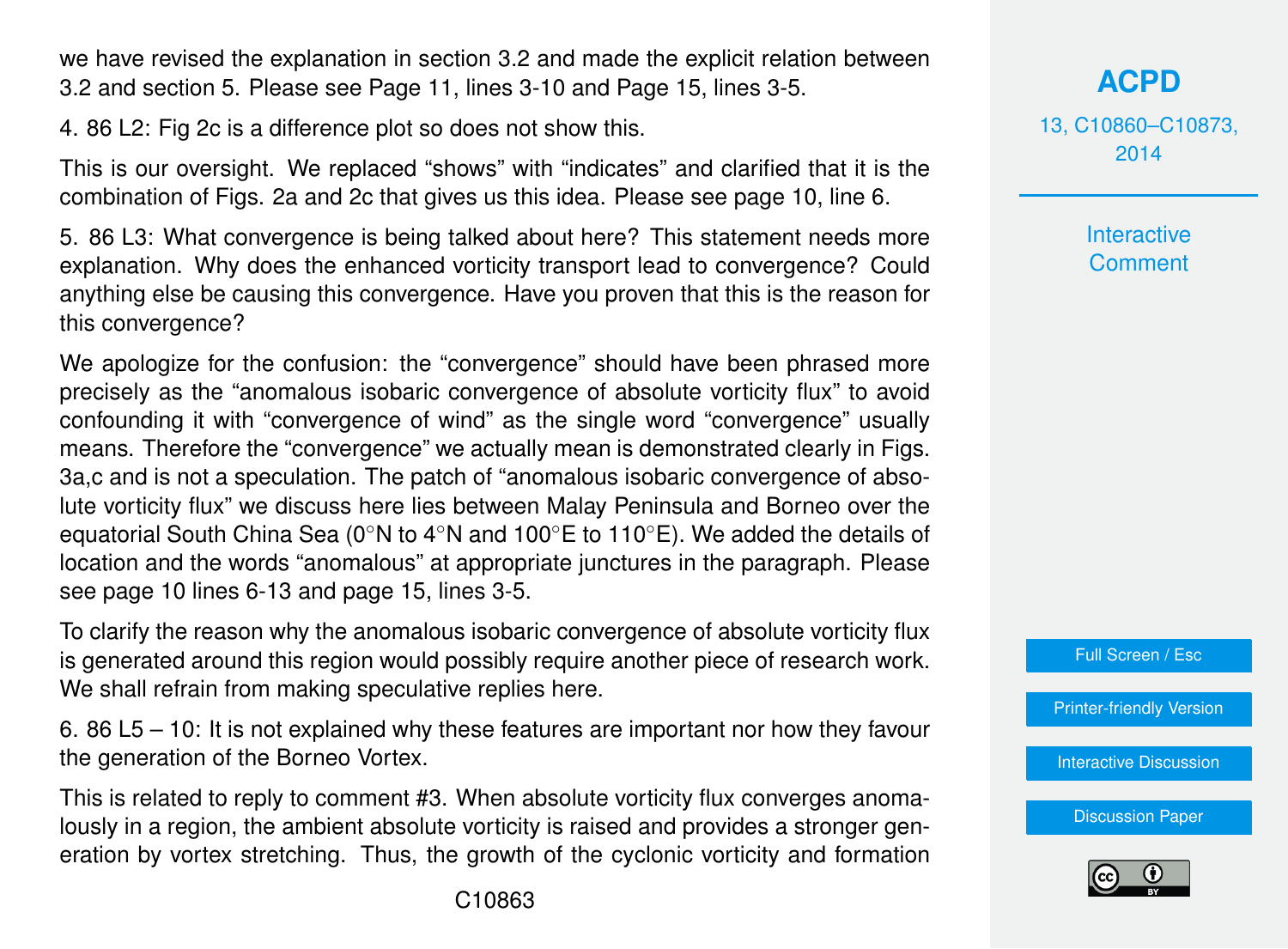of the Borneo vortex is favoured. Our revision about this point is the same as reply to comment #3.

7. 86 L12: Why not just look at divergence of water vapour? Should explain why variables are used, what is the physical relevance.

Presumably the reviewer means "water vapour mixing ratio" by "water vapour" but in that case, mixing ratio is a scalar and so the "divergence of water vapour" is not defined. If the reviewer means the "divergence of water vapour flux", that is exactly the quantity we are looking at.

Or perhaps the reviewer means the "distribution of water vapour mixing ratio". In this case, it must be realized that latent heat release is sustained by precipitation which is more directly related to the amount of water vapour converging into a region per unit time rather than the ambient water vapour content. This is why we examine the "divergence of water vapour flux".

However, following the other reviewer's comment, we decided to replace the divergence of water vapour flux with that of moist static energy flux in Fig. 3, because moist static energy is more explicitly responsible for the moist cumulus convection on which we focus in this study. Please see pages 10-11, lines 16-2. This point is related to our reply to comment#10.

8. L15: Intensification? What is intensifying? Similar to what?

We are referring to the isobaric convergence of the moist static energy flux over the equatorial South China Sea. We have deleted any mention of similarity to absolute vorticity flux convergence. Please see pages 10-11, lines 16-2.

9. L15: Unclear and grammar incorrect.

We apologize for the typographic over sight. We have modified the sentence. Please see pages 10-11, lines 16-2.

**[ACPD](http://www.atmos-chem-phys-discuss.net)**

13, C10860–C10873, 2014

> Interactive **Comment**

Full Screen / Esc

[Printer-friendly Version](http://www.atmos-chem-phys-discuss.net/13/C10860/2014/acpd-13-C10860-2014-print.pdf)

[Interactive Discussion](http://www.atmos-chem-phys-discuss.net/13/21079/2013/acpd-13-21079-2013-discussion.html)

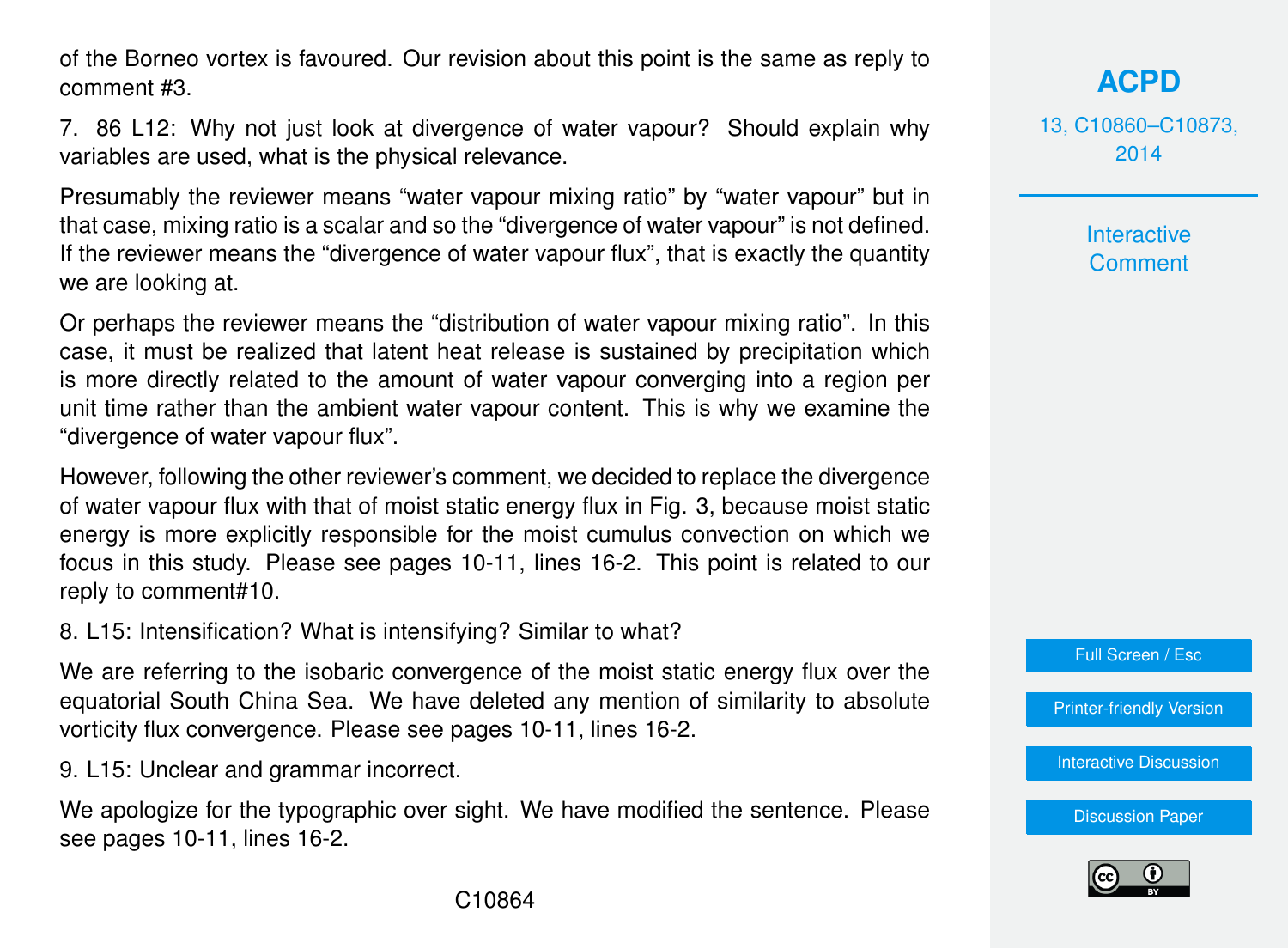What we wanted to say is that specific humidity anomaly in Fig. 3d is limited only below 800 hPa and this seems to follow Clausius-Clapeyron relation because lower troposphere is warmer than other higher troposphere. However, because we do not show any figure about temperature, this expression is a bit too strong speculation. Therefore, we have modified this expression correctly. Please see pages 10-11, lines 16-2.

10. L21: moist static energy increases not shown.

This is a typographical error where we omitted the words "(figure not shown)". Following the other reviewer's comment and replying to this reviewer's comment#7, we decided to replace the divergence of water vapour flux with that of moist static energy flux in Fig. 3, because the latter is more directly responsible for the moist cumulus convection.

11. L26: "rainfall is dominant" ? bad wording. Also Fig shows anomalies not total rainfall so cannot ascertain totals. Unscientific statement and does not even mention that this is SS case only. Serious error!

We have changed this part by redrawing Fig.4 and adding more explanation in the beginning of section 3.3. We apologize for the error and the lack of information. Please see pages 11, lines 14-17 and new Fig. 4.

12. P87 L2: Cannot conclude this evaporation not shown, surely evaporation is important for rainfall in this region.

We have removed this sentence from the manuscript.

13. L17: Convergence not shown, more of a discussion of previous research in this section and speculation.

Because JRA25/JCDAS has only 6hourly data, strictly speaking, the diurnal cycle is not represented in JRA25/JCDAS. But it would be reasonable, given the supporting evidence from previous literature, suggest that this convergence is reinforced by night**[ACPD](http://www.atmos-chem-phys-discuss.net)**

13, C10860–C10873, 2014

**Interactive** 

Full Screen / Esc

[Printer-friendly Version](http://www.atmos-chem-phys-discuss.net/13/C10860/2014/acpd-13-C10860-2014-print.pdf)

[Interactive Discussion](http://www.atmos-chem-phys-discuss.net/13/21079/2013/acpd-13-21079-2013-discussion.html)

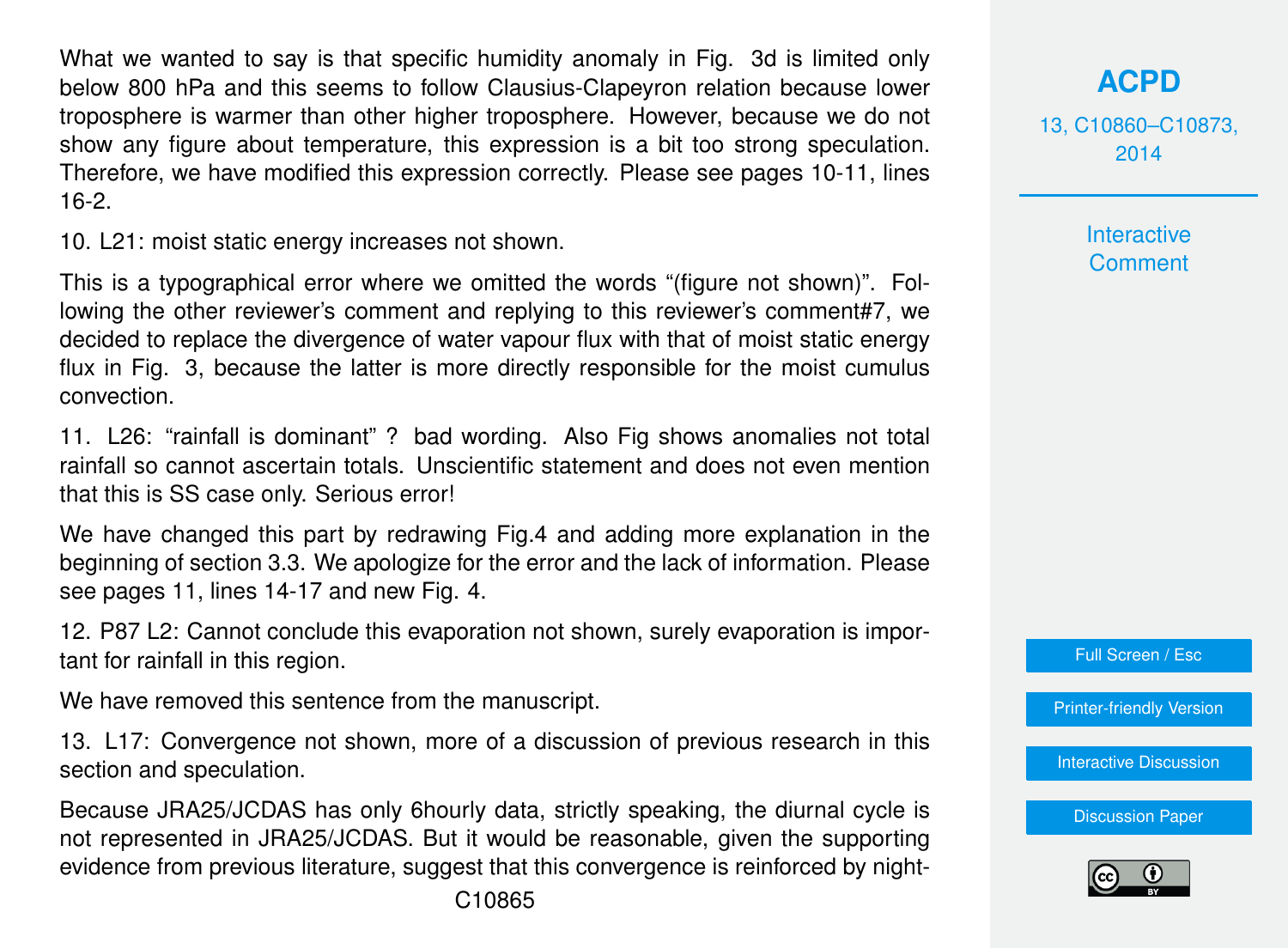morning seaward land breeze, cf. Qian et al. (2010) and Koseki et al. (2013). We agree that going into a discussion here about the previous literature seems inappropriate. So we give a one-sentence summary of the essential reasoning in those papers and this reader is referred to those papers for a discussion. Please see page 12, lines 6-18 and the new Fig. 6.

14. L21: Fig 2 c indicates enhanced westerlies, not really northerlies, in the sea north of Java. This statement is scientifically incorrect and the use of the results here to support the previous mechanism is dubious. generally weak or wrong argument in this section. More careful explanation and reasoning required.

Fig. 2c is unable to illustrate our point because the easterly component is much stronger than the northerly component. We have added a new figure showing that the northerly component of the ambient wind is indeed strengthened, while the anomaly in the easterly component has mixed signs. The former is what would be expected if the enhancement of morning rainfall over the Java Sea occurs under the mechanism highlighted in Koseki et al. (2013), as clarified in the revised text. Please see page 12, lines 6-18 and the new Fig. 6.

15. L26: The enhanced rainfall does not line up well with the AVFC.

We apologize for the mistake: we meant to point out the relation between rainfall anomaly and absolute vorticity anomaly, not the anomaly in the absolute vorticity flux convergence. Please see the revised text, page 13, lines 1-3.

16. P88 L22: Since the analysis box chosen is close to the equator this area will be unfavourable for TCs, The Figure 7 a does not provide any validation to the statement written here since the whole area is unfavourable.

As the reviewer points out, the region for the MBV Index is not favourable for the generation of TCs. However, the Borneo vortex we focus on in this study does not belong to the class of TCs commonly identified with typhoons and hurricanes because of its

# **[ACPD](http://www.atmos-chem-phys-discuss.net)**

13, C10860–C10873, 2014

> **Interactive Comment**



[Printer-friendly Version](http://www.atmos-chem-phys-discuss.net/13/C10860/2014/acpd-13-C10860-2014-print.pdf)

[Interactive Discussion](http://www.atmos-chem-phys-discuss.net/13/21079/2013/acpd-13-21079-2013-discussion.html)

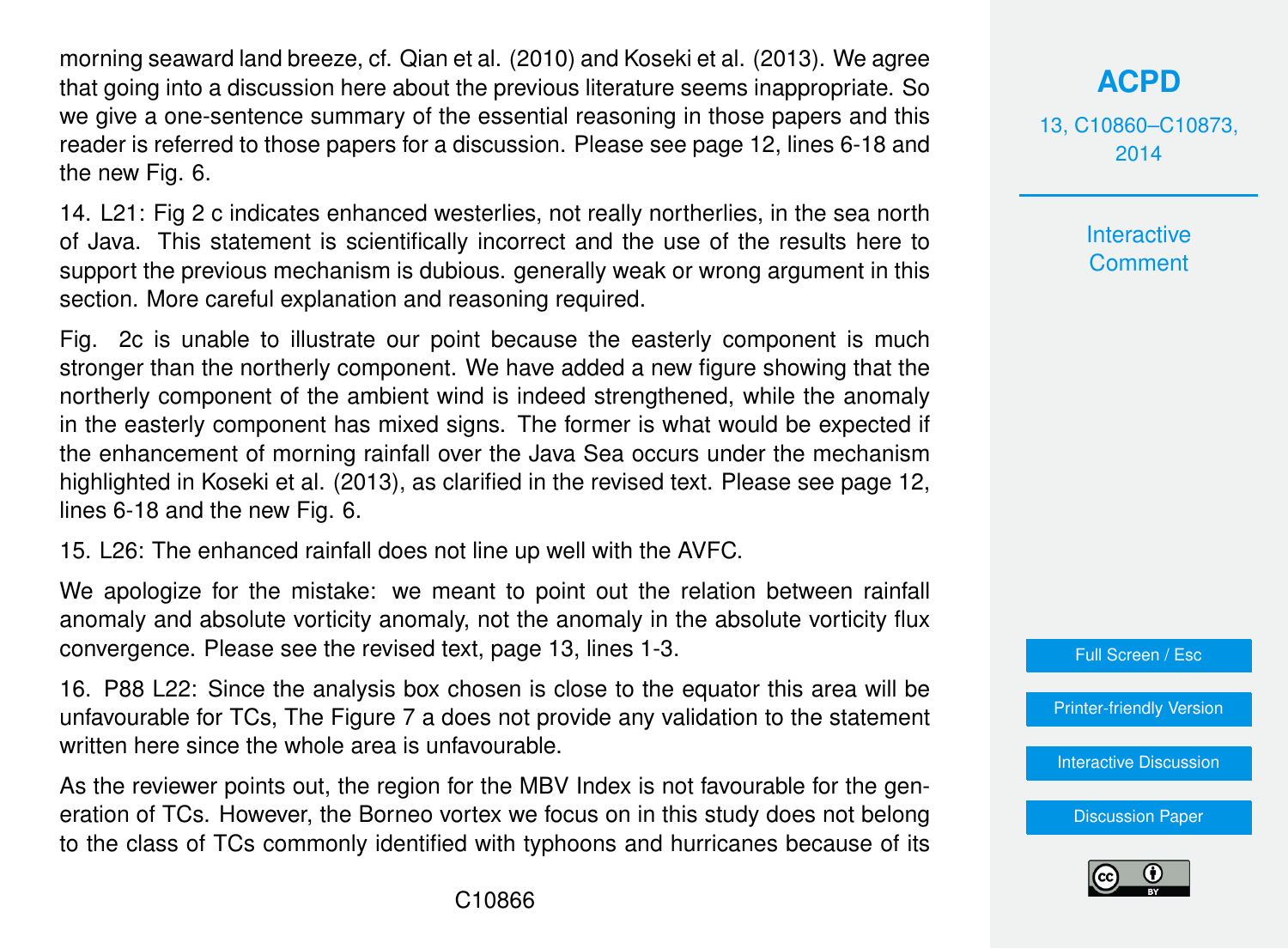initiation mechanism. While TCs are initiated by the latent heat release due to the cumulus convection over the warm sea, the Borneo vortex is generated mechanically by strong and persisting cold surges. In fact, our analysis in Fig. 3 shows that the absolute vorticity flux convergence is remarkable over the equatorial South China Sea (0°-4°N and 105◦ -110◦E). Therefore, we selected the region where the Borneo vortex tends to be generated and not where TCs are typically found. We added more explanation of the selection of this region in the definition of MBV Index. Please see page 13, line 8-9.

The MBV only considers 0 to 4 degrees north.

The region for the MBV Index is actually smaller than the scale of each Borneo vortex in the reanalysis data. Only the centres of the vortices are located in the box. However, our MBV Index measures the absolute vorticity and hence can indicate when the Borneo vortices are present in the equatorial South China Sea.

17. P89 L 2: not the best description of regions, strongest convergence is just north of centre (?)

The reviewer is right to point out where the convergence is strongest. But the regions of strong (but not the strongest) convergence are noteworthy as well because they relate to the pattern of intense rainfall. Following the reviewer's comment, we modified the expression of this sentence. Please see page 14, lines 11-13.

18. P89 L20: Why not use the composite of the 55 cases that formed a Boneo Vortex rather than the composite of all SS events. The argument here is a little weak.

This study focuses on general case of the cold surge and the Borneo vortex (see the last sentence of the second last paragraph in the Introduction). In order to generalize them, we need composites from as large a sample as possible. We agree that using boundary and initial conditions from a composite of the 55 (or 58) days that actually formed a Borneo Vortex in the real atmosphere is a good way to try to generate a Borneo Vortex in a simulation. But if a Borneo Vortex can be simulated using a com**[ACPD](http://www.atmos-chem-phys-discuss.net)**

13, C10860–C10873, 2014

> Interactive **Comment**



[Printer-friendly Version](http://www.atmos-chem-phys-discuss.net/13/C10860/2014/acpd-13-C10860-2014-print.pdf)

[Interactive Discussion](http://www.atmos-chem-phys-discuss.net/13/21079/2013/acpd-13-21079-2013-discussion.html)

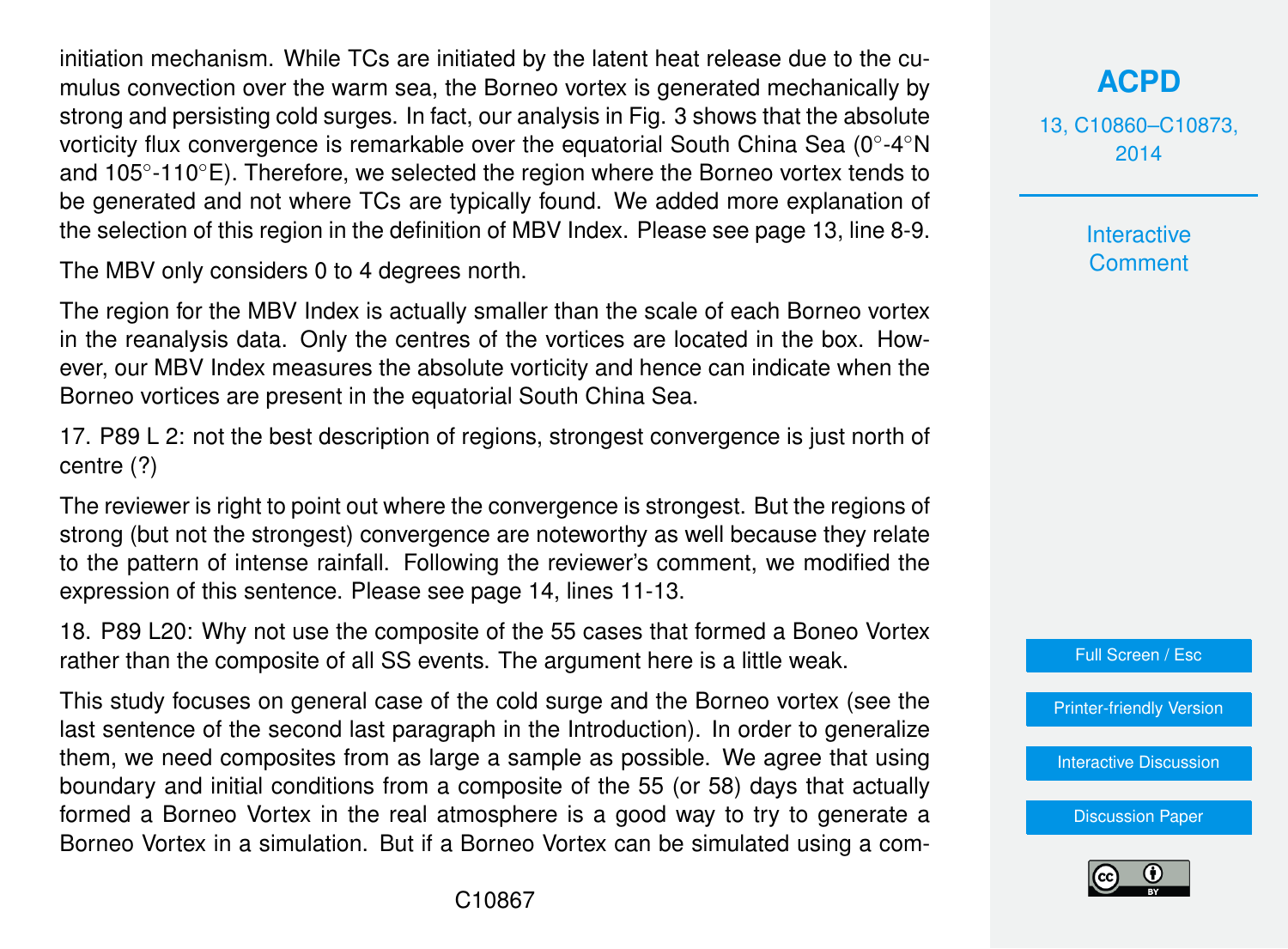posite of all 133 days of SS, this latter set of boundary and initial conditions will suffice and will in fact be preferred because of better representation of the SS. The discrepancy with regards to the formation of a Borneo Vortex between the model and the real atmosphere arises because the composite boundary conditions are held constant throughout the model integration but in the real atmosphere, the boundary conditions are not steady and do not persist long enough in those  $133 - 58 = 75$  days of SS. In any case, the objective is to have a model Borneo Vortex generated under semi-idealized strong surge conditions. It is not to reproduce actual Borneo Vortices generated in those 55 (or 58) days.

As our original manuscript did not give sufficient explanation to this point, we have added more explanation on why we employ all events of SS for the simulation. Please see the first paragraph of the revised section 5.1 (page 15, lines 12-17 and pages 15-16, lines 21-2).

19. P90 L14: When talking about wind better to talk about northerlies, southerlies etc.

We corrected this expression replacing with "southerly". Please see page 16, line 17.

20. L20: Inaccurate, many tropical cyclones are smaller than the scale of this vortex. Fig 10 referred to before Fig 9 L24: ? More explanation needed, I think refers to wrong figure.

We deleted the word "larger". What we want to say here is that our simulated vortex is at meso- $\alpha$  scale and different from tropical cyclones formed in the higher tropical latitudes. "Fig.10" mentioned is a typographical error. This was meant to be new Fig. 9l. We have corrected it. Please see page 17, line 1-2.

21. L 27 bad wording, the cyclone "saturates"

We replaced "more or less saturates" with "is more or less matured". Please see page 17, line 8.

22. P91 L15: Best not to say this since a Typhoon has formed in this location.

13, C10860–C10873, 2014

> Interactive **Comment**

Full Screen / Esc

[Printer-friendly Version](http://www.atmos-chem-phys-discuss.net/13/C10860/2014/acpd-13-C10860-2014-print.pdf)

[Interactive Discussion](http://www.atmos-chem-phys-discuss.net/13/21079/2013/acpd-13-21079-2013-discussion.html)

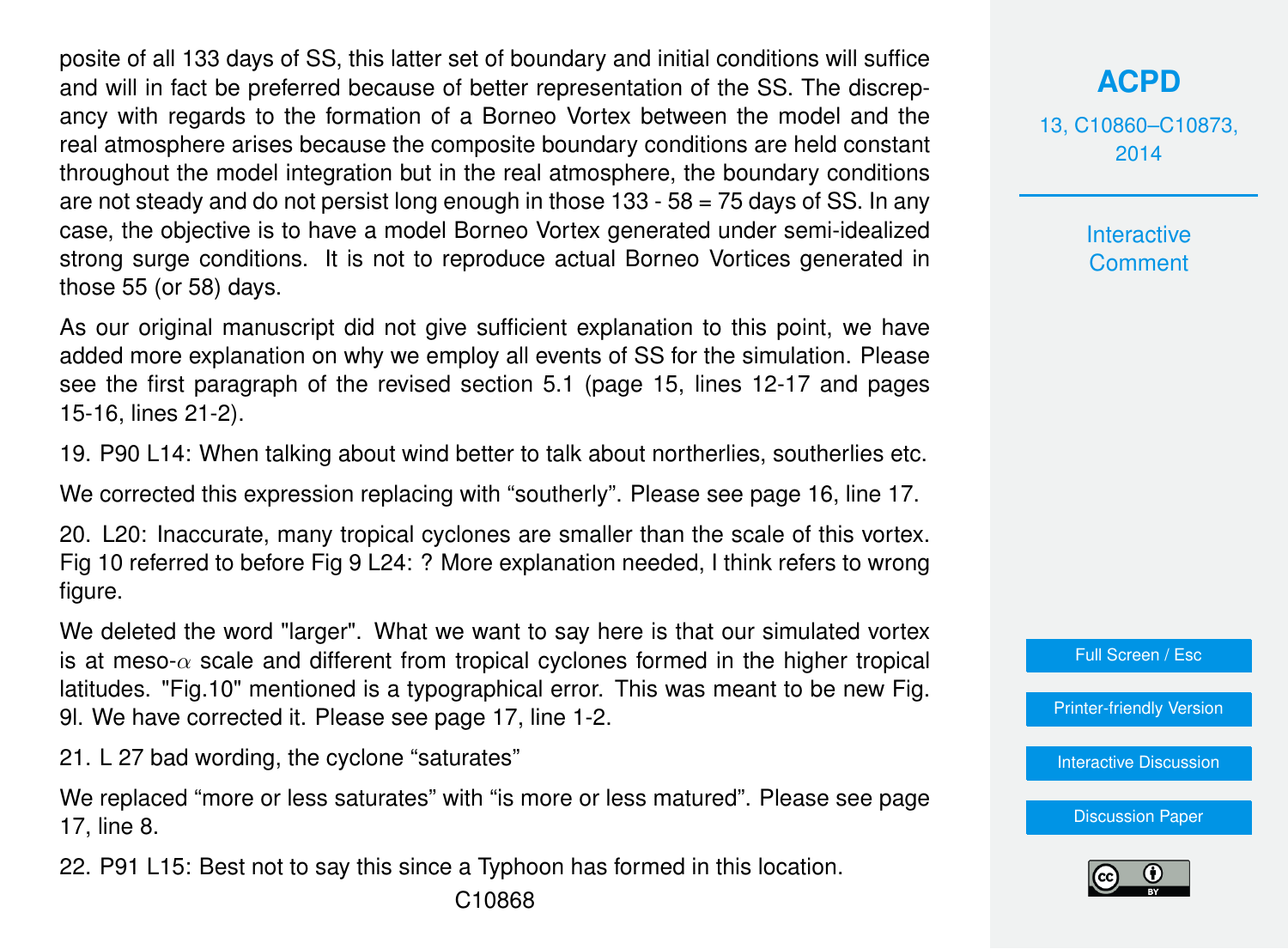We expressed ourselves in this way in order to emphasize that our simulated vortex is not a typhoon and we wish distinguish its dynamics from that of a typhoon including typhoon Vamei. We modified the expression slightly. Please see page 18, line 2.

23. L24 southern patch in TRMM not model, more careful explanation needed. What are "patchy" clouds?

We agree that the southern relatively intense patch of rain in TRMM was not captured in the model vortex. The reason may be that the centres of actual Borneo vortices are distributed rather widely around the equator in new Fig. 8c and so the southern part of some vortices (i.e. 400-800 km south of the centre) spans the Java Sea where rainfall arises mainly due to local land breeze circulation (cf. section 3.3) and is captured in the composite. But in the model, the vortex centre lies between 2◦N and 3◦N in the mature stage (from 144 h to 192 h in new Fig. 9l) and the simulated vortex is about 2-3 times smaller. So the southern part of the simulated vortex (i.e. 200-300 km south of the centre) does not reach the Java Sea and so there is no southern intense rain patch. Please see page 18, lines 8-19.

The sentence containing the word "patchy" has been removed.

24. P91 L10: winds are also strongest in the lower troposphere in a TC.

Yes, the reviewer is right. However, in a typical typhoon the tangential wind remain quite strong in the upper troposphere but the tangential wind in our model decays rapidly with height above 400 mb. Thus, our simulated vortex is still shallower compared to a typical typhoon. We modified the text to clarify this point. Please see page 19, line 13-15.

#### 25. P92L26: not proven here

.

While the forcing of the upward motion by latent heat release is not proven here, it is generally true that latent heat release is much greater than radiative heating in the tropical atmosphere. This is especially true in a heavily convecting cyclonic core, as

# **[ACPD](http://www.atmos-chem-phys-discuss.net)**

13, C10860–C10873, 2014

> Interactive **Comment**



[Printer-friendly Version](http://www.atmos-chem-phys-discuss.net/13/C10860/2014/acpd-13-C10860-2014-print.pdf)

[Interactive Discussion](http://www.atmos-chem-phys-discuss.net/13/21079/2013/acpd-13-21079-2013-discussion.html)

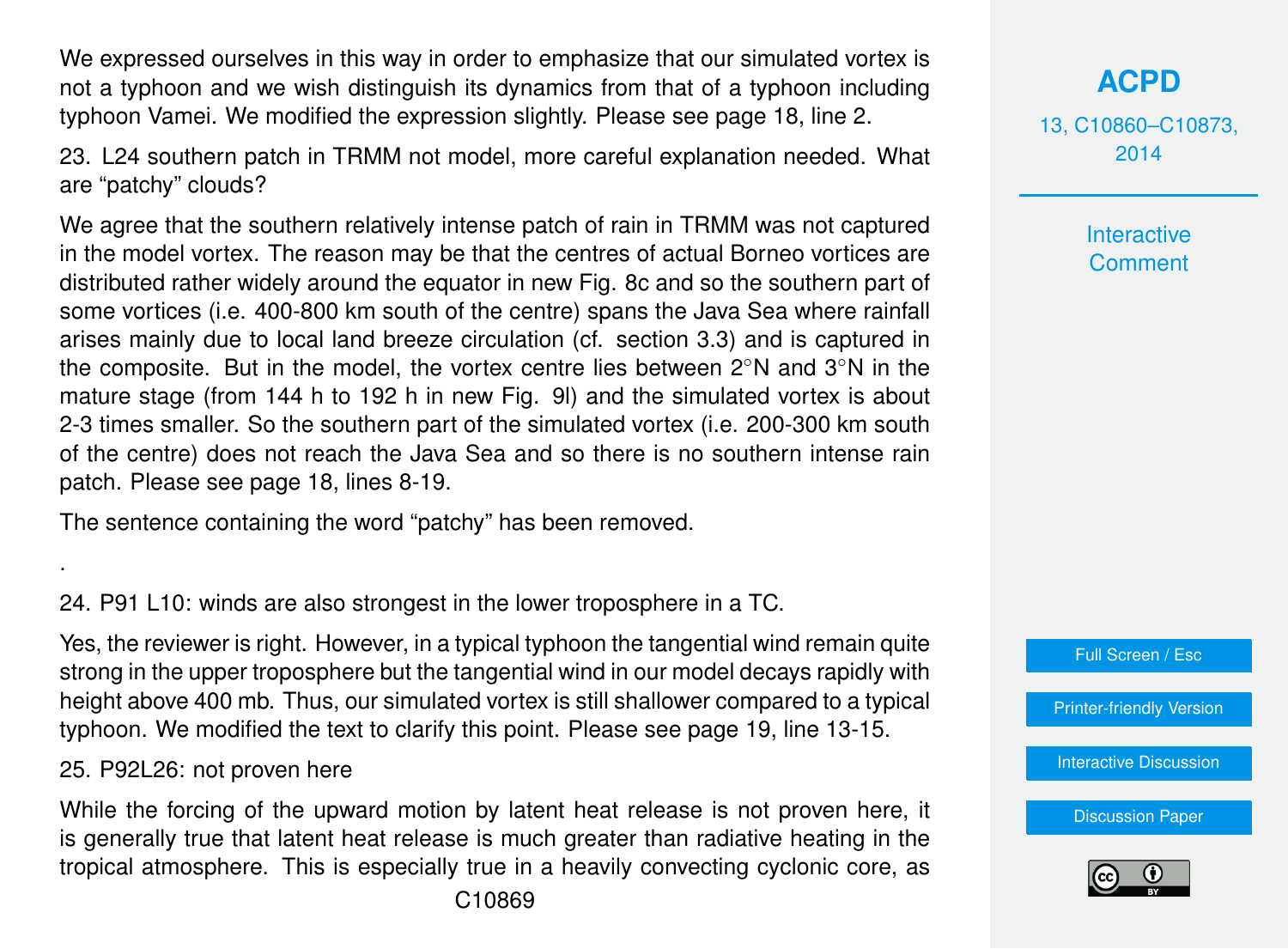indicated by the density of the cloud hydrometeors present. We have rephrased the sentence in consideration of the reviewer's comment. Please see page 20, lines 12-13.

26. P93 L14: Warm air in the mid troposphere tends to reduce buoyancy not increase it.

When an air parcel rises and water vapour condenses, the latent heat released into the air parcel increases the buoyancy "for the rising air" (quoted from the original text). The reviewer may be referring to a different fact: when the \*ambient\* mid-troposphere is warm, the buoyancy of an air parcel displaced from the boundary layer into such an environment will experience less buoyancy. If so, we agree with the reviewer but there is no mistake in the original text

27. P94 L10: the co-moving what?

The missing word "frame" has been inserted. Please see page 22, line 3.

28. P97 L9 "and but"

This is typographic. We have removed the word "but".

29. P98 L28: Not sure of the argument here.

This was a sentence from an earlier version of the manuscript and was accidentally left behind in the editing. We apologize for the oversight and have removed the sentence.

30. P99 L4: Some explanation of the relevance of these particular variables should be pre-sented. What is the significance of higher LNB etc. CAPE LNB and LCL do not "work together" they all simply changed because the near surface conditions are changed.

CAPE, LNB and LCL are affected not only by the near-surface conditions but also by the vertical profile of temperature and humidity. So a change in these quantities is not due simply to a change in the near-surface conditions. Nonetheless, we agree that our original explanation was not clear enough and therefore we rewrote extensively this

C10870

# **[ACPD](http://www.atmos-chem-phys-discuss.net)**

13, C10860–C10873, 2014

> Interactive **Comment**



[Printer-friendly Version](http://www.atmos-chem-phys-discuss.net/13/C10860/2014/acpd-13-C10860-2014-print.pdf)

[Interactive Discussion](http://www.atmos-chem-phys-discuss.net/13/21079/2013/acpd-13-21079-2013-discussion.html)

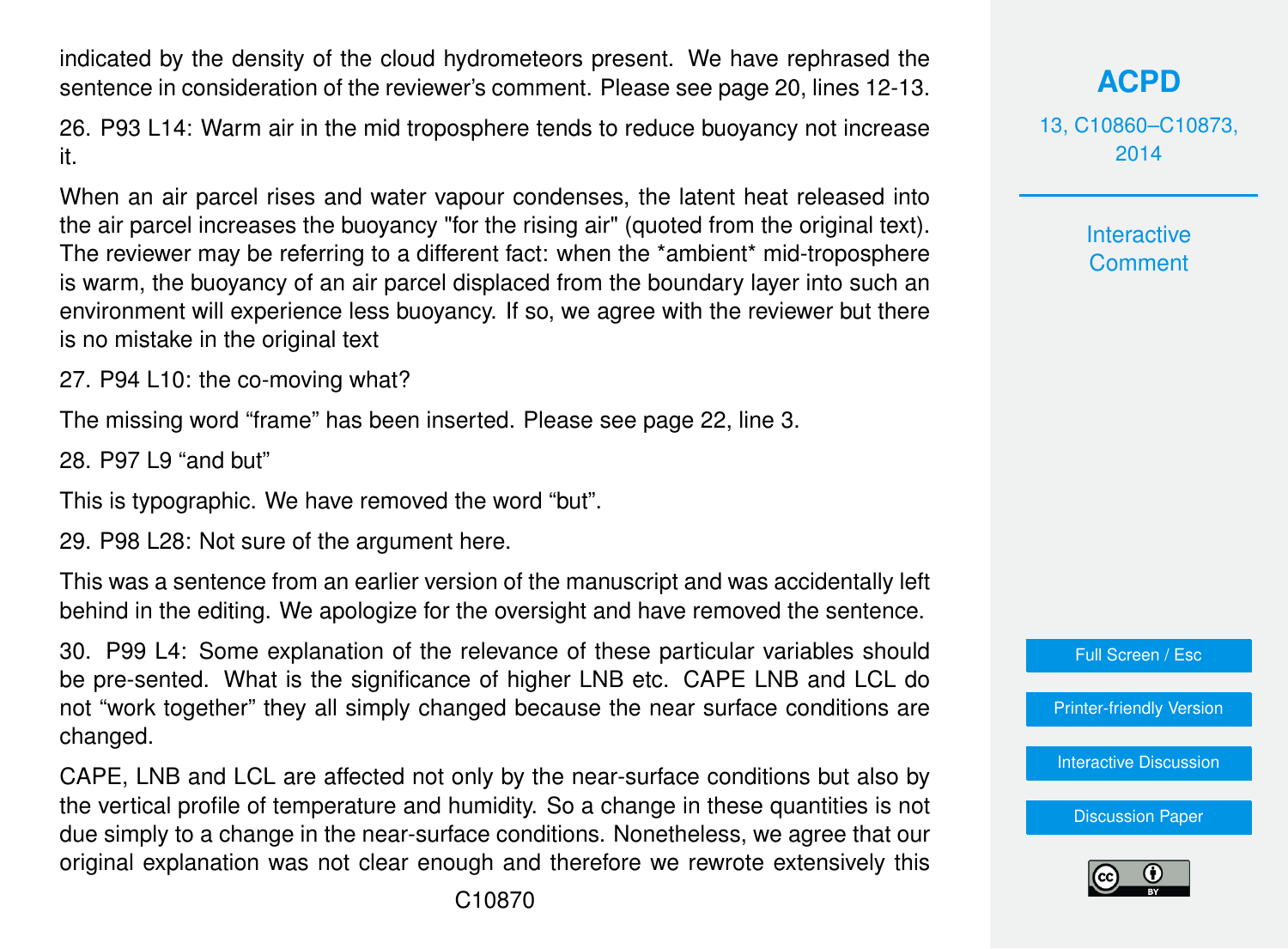part of the text. Please see pages 29-30, lines 10-2.

Please note that while we originally investigated the northeastern sector of the cyclone, we added a similar investigation of thermodynamics indicators for the northwestern sector of the cyclone, following the other reviewer's comment (the new Fig. 17). Therefore, this reply is reflected in the added description on the northwestern sector. Actually, the results are almost same as in the northeastern sector (the new Fig. 18).

31. L12: not really, need trigger to make rain, can have high CAPE with no rain, in this case the front provides the trigger.

Yes, high CAPE without rain is also possible. As the reviewer points out, the intense rainfall is triggered mainly at confluent front and mediated directly by the cloud microphysics as we show its contribution of 70∼80% in new Figs. 17c and 18c. The rest of contribution of 20-30% is due to Kain-Fritch cumulus scheme which uses CAPE in the parameterization. Actually, rainfall due to cumulus scheme is well fit with CAPE diagnosed cross the confluence front in new Figs. 17c and 18c. This indicates that CAPE is a factor for the cumulus convection at least in this model, but the parameterized convective rainfall contribution is weaker than the microphysics rainfall contribution. Please see the extensively revised text from pages 29-30, lines 10-2.

32. Figure 1 is a strange plot because it is just Decembers but appears to link them up in one continuous line.

The plot is actually disjoint from year to year but only appears so because of the interrupting vertical lines demarcating the years. We have removed these interfering vertical lines for visual clarity. We also mention that the lines are disjoint in the revised caption. The same revision was applied to new Fig. 7. Please see the new Fig. 1 and Fig. 7.

33. Figure 2: The caption does not make sense, change first sentence in particular. Put in order a,b,c,d

Following the reviewer's comment, we changed the order of the subfigures and

### **[ACPD](http://www.atmos-chem-phys-discuss.net)**

13, C10860–C10873, 2014

> **Interactive Comment**



[Printer-friendly Version](http://www.atmos-chem-phys-discuss.net/13/C10860/2014/acpd-13-C10860-2014-print.pdf)

[Interactive Discussion](http://www.atmos-chem-phys-discuss.net/13/21079/2013/acpd-13-21079-2013-discussion.html)

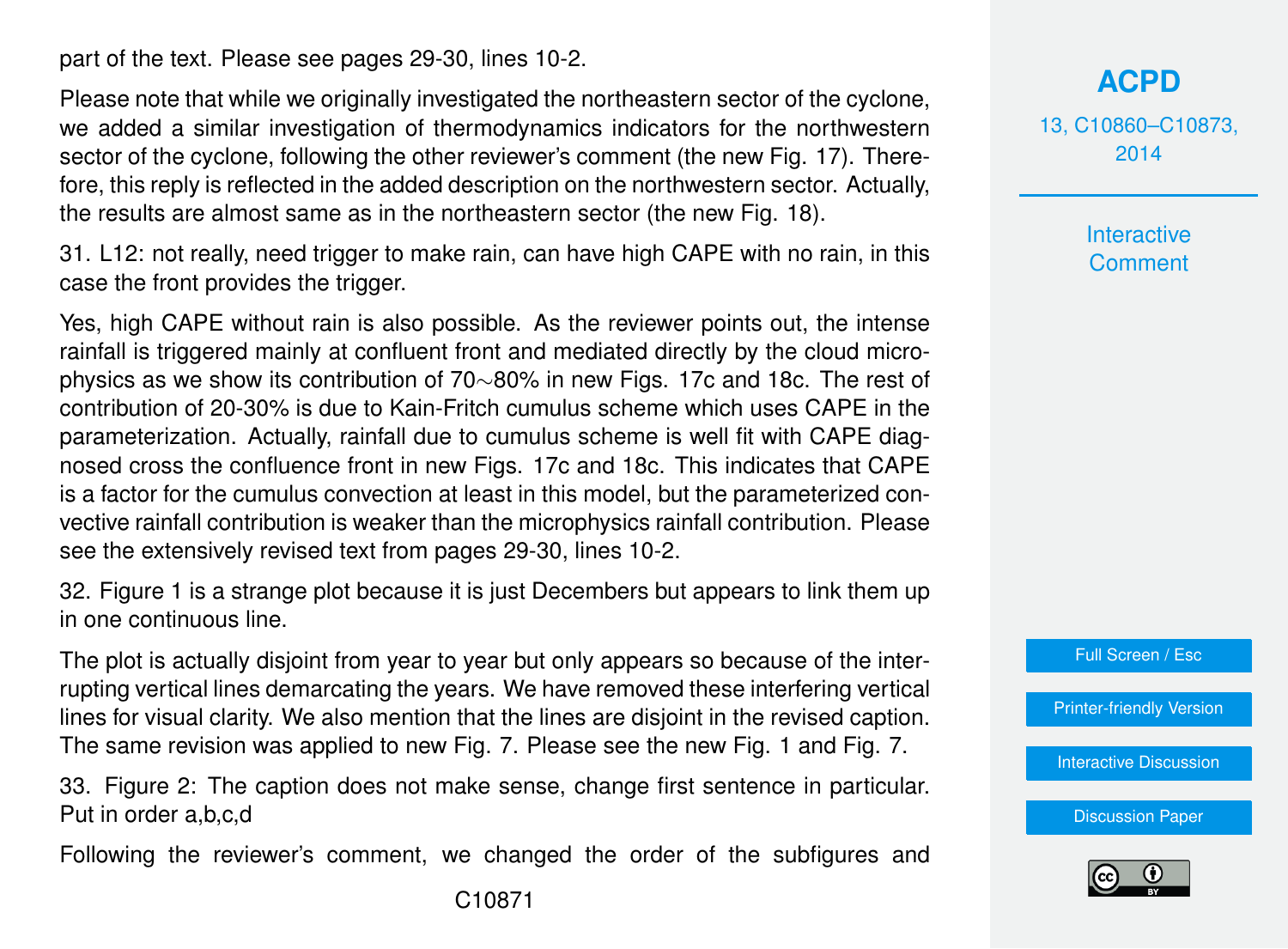rephrased the first sentence. Please see the new Fig. 2

34. Figure 4: it is not clear over all regions which side of the white contour is above 90%, anomalies from what? White horizontal lines do not line up with latitudes.

Related to the reviewer's comment#11, we redrew Fig. 4 to show more clearly the distribution of rainfall and revised the caption. Now, we use black contours to denote the statistically significant regions.

While it is not always possible to show which side of the contour is above 90% due to the convoluted nature of the contours, the regions that are relevant to the text are clearly demarcated because more significant regions always have values of larger magnitudes (i.e. bluer or redder) than less significant regions. Please see the new Fig. 4.

35. Fig 5. Box should be plotted on at least one map to show region of averages.

We added boxes for each area in new Fig. 4a. The caption was also revised. Please see the new Fig. 5.

36. Fig 8: Caption does not explain the figure properly, no height or explanation of vectors.

We apologize for the poor caption. The vectors are horizontal wind (in m/s) at 850hPa. Please see the new Fig. 9 and its caption.

37. Fig10: there are horizontal lines on the plot and others, some formatting needed or may be other issue.

This is not a formatting issue but a displaying issue by the software used. At this moment, we found one solution if the reviewer uses Adobe Reader or Adobe Acrobat for viewing pdf files. Please (1) select "Edit" in the tool bar, (2) select "Preference" in the menu, (3) select "Page Display" in the categories, (4) unclick "Smart line art" in the Rendering.

13, C10860–C10873, 2014

> **Interactive Comment**

Full Screen / Esc

[Printer-friendly Version](http://www.atmos-chem-phys-discuss.net/13/C10860/2014/acpd-13-C10860-2014-print.pdf)

[Interactive Discussion](http://www.atmos-chem-phys-discuss.net/13/21079/2013/acpd-13-21079-2013-discussion.html)